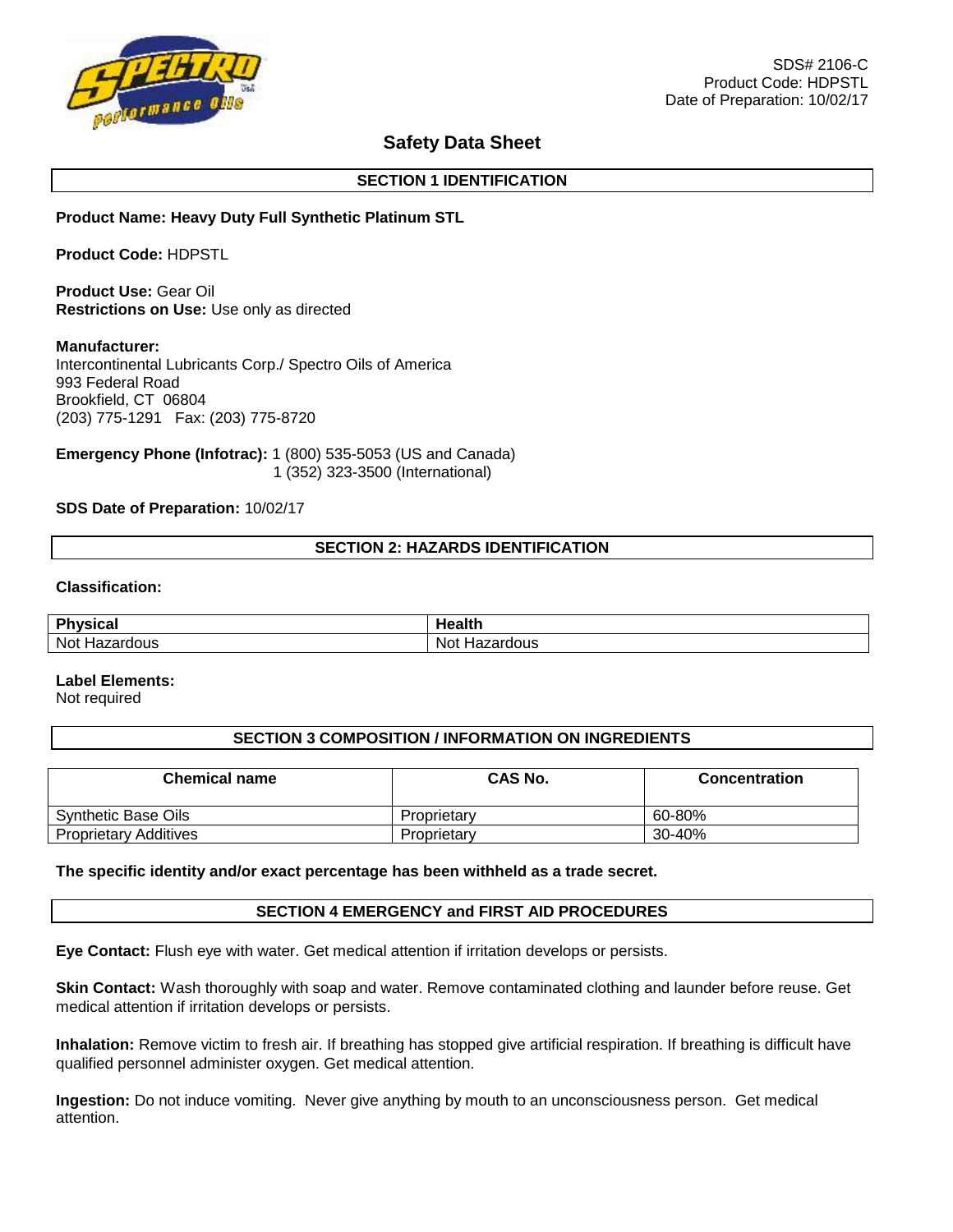**Most important symptoms/effects, acute and delayed:** May cause eye irritation. Prolonged skin contact may cause irritation. Excessive inhalation of vapor or mists may cause upper respiratory tract irritation. Swallowing may cause nausea, vomiting and diarrhea.

**Indication of immediate medical attention and special treatment, if necessary:** None required under normal conditions of use.

### **SECTION 5 FIRE and EXPLOSION HAZARD DATA**

**Suitable extinguishing media:** Water spray or fog, foam, carbon dioxide, dry chemical.

**Specific hazards arising from the chemical:** At elevated temperatures containers may rupture. Use of large amounts of water may cause product to float and spread fire. Combustion may produce carbon oxides and hydrocarbon fragments.

**Special protective equipment and precautions for fire-fighters:** Firefighters should wear full emergency equipment and NIOSH approved positive pressure self-contained breathing apparatus. Cool exposed intact containers with water spray or stream.

#### **SECTION 6 ACCIDENTAL RELEASE MEASURES**

**Personal precautions, protective equipment, and emergency procedures:** Wear appropriate protective equipment. Wash thoroughly after handling.

**Environmental hazards:** Avoid release into the environment. Report spill as required by local and federal regulations.

**Methods and materials for containment and cleaning up:** Dike spill and collect into closable containers for disposal with an inert absorbent. Prevent entry in storm sewers and waterways.

### **SECTION 7 HANDLING and STORAGE**

**Precautions for safe handling:** Avoid contact with eyes and prolonged contact with skin and clothing. Avoid breathing vapors and mists. Wash thoroughly after handling. Remove oil-soaked clothing and launder before re-use. Discard oil soaked shoes and other items than cannot be laundered.

**Conditions for safe storage, including any incompatibilities:** Store in a cool area away from oxidizing agents. Protect containers from physical damage.

Empty containers retain product residues. Do not cut, weld, braze, etc. on or near empty containers. Follow all SDS precautions in handling empty containers.

### **SECTION 8 EXPOSURE CONTROLS and PERSONAL PROTECTION**

#### **Exposure Guidelines:**

**INGREDIENTS EXPOSURE LIMITS .**

Synthetic Oils 6 mg/m3 TWA Manufacturer Proprietary Additives None Established

**Appropriate engineering controls:** Good general room ventilation (equivalent to outdoors) should be adequate under normal conditions. If exposures are excessive increased mechanical ventilation such as local exhaust may be required.

**Respiratory protection:** None needed under normal use conditions with adequate ventilation. If exposures are excessive, use a NIOSH approved respirator with organic vapor cartridges and particulate pre-filter. For higher concentrations a NIOSH approved supplied air respirator (with escape bottle if required) or self-contained breathing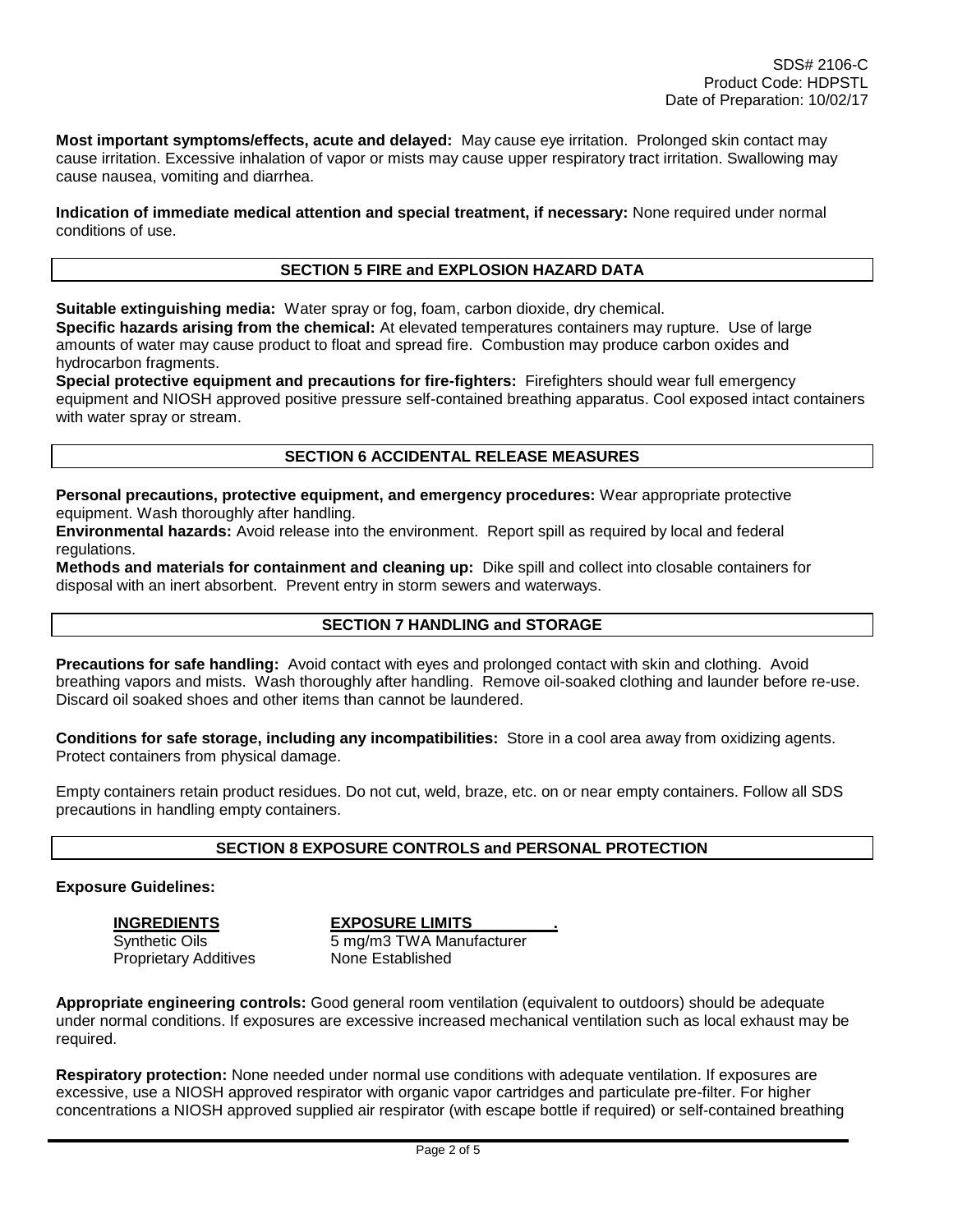apparatus may be required. Selection of respiratory protection depends on the contaminant type, form and concentration. Select in accordance with OSHA 1910.134 and good Industrial Hygiene practice.

**Skin protection:** Rubber, neoprene or other impervious gloves are recommended where prolonged or repeated skin contact is likely.

**Eye protection:** Safety glasses or goggles if splashing is possible.

**Other:** Impervious apron, boots and other clothing are recommended if needed to avoid prolonged/repeated skin contact. Suitable washing facilities should be available.

# **SECTION 9 PHYSICAL and CHEMICAL PROPERTIES**

**Appearance (physical state, color, etc.):** Lime green liquid. **Odor:** Mild petroleum odor.

| <b>Odor threshold: Not available</b>                 | pH: Not available                                     |  |  |
|------------------------------------------------------|-------------------------------------------------------|--|--|
| Melting point/Pourpoint: -40°C / --40°F              | <b>Boiling Point: Not available</b>                   |  |  |
| Flash point: 406.4°F / 208°C                         | Evaporation rate: Not available                       |  |  |
| Flammability (solid, gas): Not applicable            |                                                       |  |  |
| Flammable limits: LEL: Not applicable                | <b>UEL:</b> Not applicable                            |  |  |
| Vapor pressure: Not available                        | Vapor density: Not available                          |  |  |
| Relative density: 0.99                               | Solubility(ies): Insoluble in water                   |  |  |
| Partition coefficient: n-ctanol/water: Not available | Auto-ignition temperature: Not available              |  |  |
| Decomposition temperature: Not available             | Viscosity: $182 \text{ cSt} \ @ \ 40^{\circ}\text{C}$ |  |  |

# **SECTION 10 STABILITY and REACTIVITY**

**Reactivity:** This product is not expected to react. **Chemical stability:** The product is stable. **Possibility of hazardous reactions:** None known. **Conditions to avoid:** Avoid excessive heat. **Incompatible materials:** Avoid strong oxidizing agents. **Hazardous decomposition products:** Thermal decomposition may yield carbon monoxide, carbon dioxide and hydrocarbon fragments.

### **SECTION 11 TOXICOLOGICAL INFORMATION**

#### **Health Hazards:**

**Inhalation:** Excessive inhalation of vapors or mists may cause upper respiratory tract irritation.

**Skin Contact:** Prolonged or repeated contact may cause mild irritation or dryness.

**Eye Contact:** May cause mild irritation.

**Ingestion:** Swallowing large amounts may cause gastrointestinal effects including nausea and diarrhea. .

**Chronic Effects of Overexposure:** No adverse chronic effects are expected.

**Mutagenicity:** This product is not expected to cause mutagenic activity.

**Reproductive Toxicity:** This product is not expected to cause reproductive or developmental effects.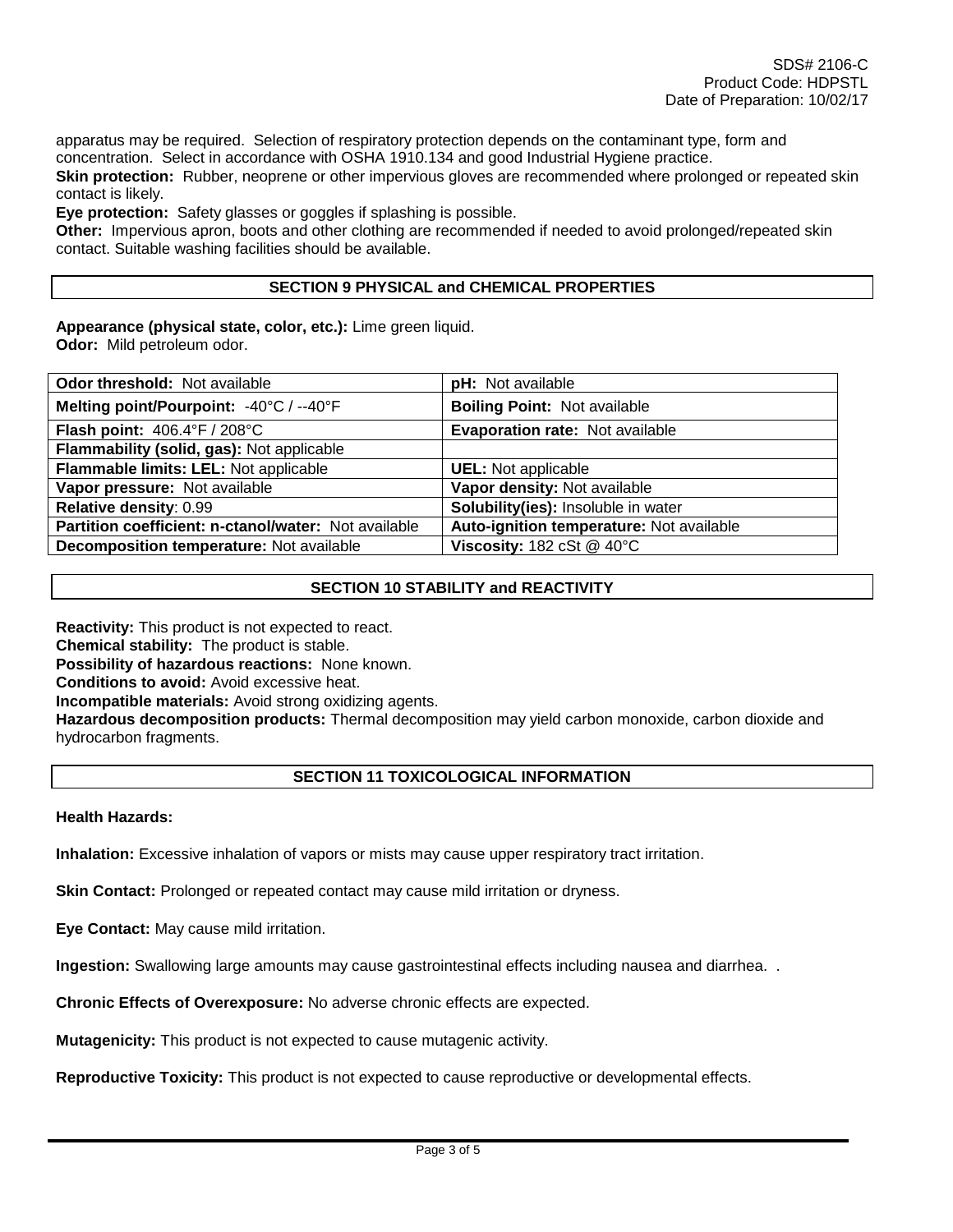**Carcinogenicity**: None of the components of this product are listed as a carcinogen or suspected carcinogen by IARC, NTP, ACGIH or OSHA.

### **Acute Toxicity Values:**

Synthetic Oils: Oral rat LD50 >5000 mg/kg; Dermal rabbit LD50 >2000 mg/kg: Proprietary Additives: Oral rat LD50 >5000 mg/kg; Dermal rabbit LD50 >2000 mg/kg. Inhalation rat LC50 >5 mg/L

# **SECTION 12: ECOLOGICAL INFORMATION**

### **Ecotoxicity:**

Synthetic Oils: No data available Proprietary Additives: No data available

**Persistence and degradability:** Synthetic oils are inherently biodegradable. Proprietary additives are biodegradable. **Bioaccumulative potential:** Proprietary additives is not expected to bioaccumulate. **Mobility in soil:** No data available **Other adverse effects:** None known.

# **SECTION 13: DISPOSAL INFORMATION**

**Waste Disposal Method:** Dispose in accordance with all local, state and federal regulations.

### **SECTION 14: TRANSPORTATION INFORMATION**

|             | <b>UN Number</b> | Proper shipping name | Hazard<br><b>Class</b> | <b>Packing</b><br>Group | <b>Environmental</b><br><b>Hazard</b> |
|-------------|------------------|----------------------|------------------------|-------------------------|---------------------------------------|
| <b>DOT</b>  |                  | Not Regulated        |                        |                         |                                       |
| <b>TDG</b>  |                  | Not Regulated        |                        |                         |                                       |
| <b>IMDG</b> |                  | Not Regulated        |                        |                         |                                       |
| <b>IATA</b> |                  | Not Regulated        |                        |                         |                                       |

**Transport in bulk (according to Annex II of MARPOL 73/78 and the IBC Code):** Not applicable – product is transported only in packaged form.

**Special precautions:** None known.

# **SECTION 15: REGULATORY INFORMATION**

### **Safety, health, and environmental regulations specific for the product in question.**

**CERCLA:** This product is not subject to CERCLA reporting requirements. Many states have more stringent release reporting requirements. Report spills required under federal, state and local regulations.

**EPA SARA 311 Hazard Classification:** Refer to Section 2 for OSHA Hazard Classification

**SARA 313:** This product contains the following chemicals subject to Annual Release Reporting Requirements Under SARA Title III, Section 313 (40 CFR 372): None

**California Proposition 65:** This product contains the following chemicals which are known to the State of California to cause cancer or reproductive toxicity: None